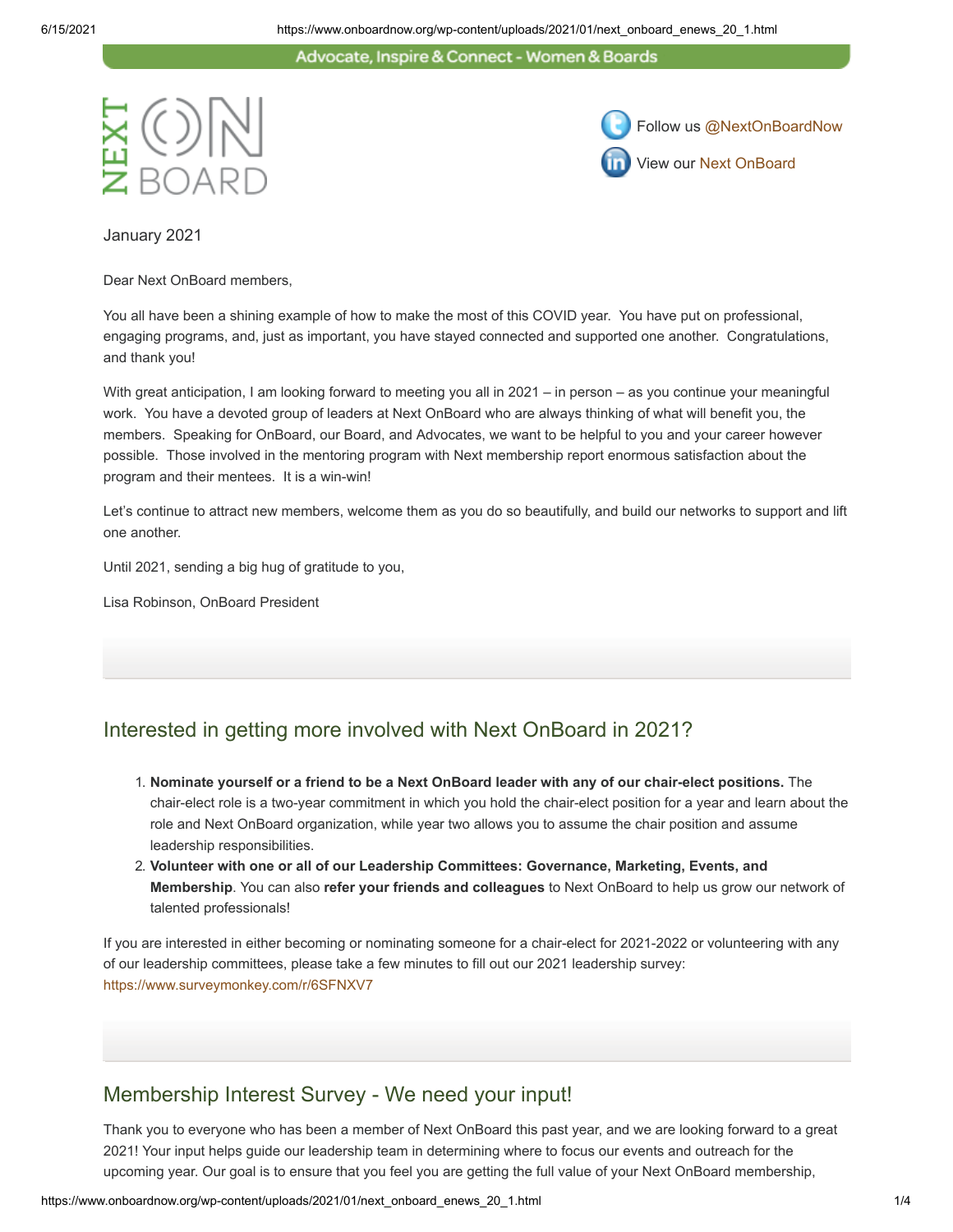despite the challenging times we are facing. To better understand the wants of our members and fully maximize next year's potential, please fill out our membership survey so your voice can be heard: <https://www.surveymonkey.com/r/XM9H9YX>

#### **Looking forward to next year? Be on the lookout for a January survey to join Next OnBoard's Connect Networking Community!**

Connect is a Next OnBoard program created as a platform for like-minded professionals to network during a time when developing new relationships has proven difficult. Participants will be placed in a small group where they will meet virtually on a regular basis for authentic conversations with their peers.

### Congratulations to our 2020 Member of the Year Recipient

Next OnBoard has had a long-standing tradition of recognizing an outstanding member of the year. This award recognizes an honorable member of Next OnBoard who exemplifies what it means to be a "Nexter." The recipient is an early career professional who serves as an outstanding role model for advancing OnBoard's mission. Congratulations to our 2020 recipient, Kayla Draffin, HR Specialist at Equifax and Next OnBoard Marketing Chair!

#### **Third Virtual Event – 50 Ways to Fight Bias Interactive Workshop - August 2020**

At the end of August, we hosted our third virtual event in partnership with Elba Paraja-Gallagher of ShowMe50 for a 90 minute interactive session to learn an effective way to integrate inclusive culture behaviors to fight and avoid workplace bias.



#### **Fourth Virtual Event – Panel Event - Capitalizing on Opportunities: Stories of Women Leaders' Success - October 2020**

Next OnBoard had the pleasure of hearing from not one but four successful, engaging panelists about capitalizing on opportunities. Diana Murphy, executive coach, moderated the event and led the discussion on how embracing opportunity has led to success in our panelists' careers. It was a timely program to learn from these women via our Next OnBoard community!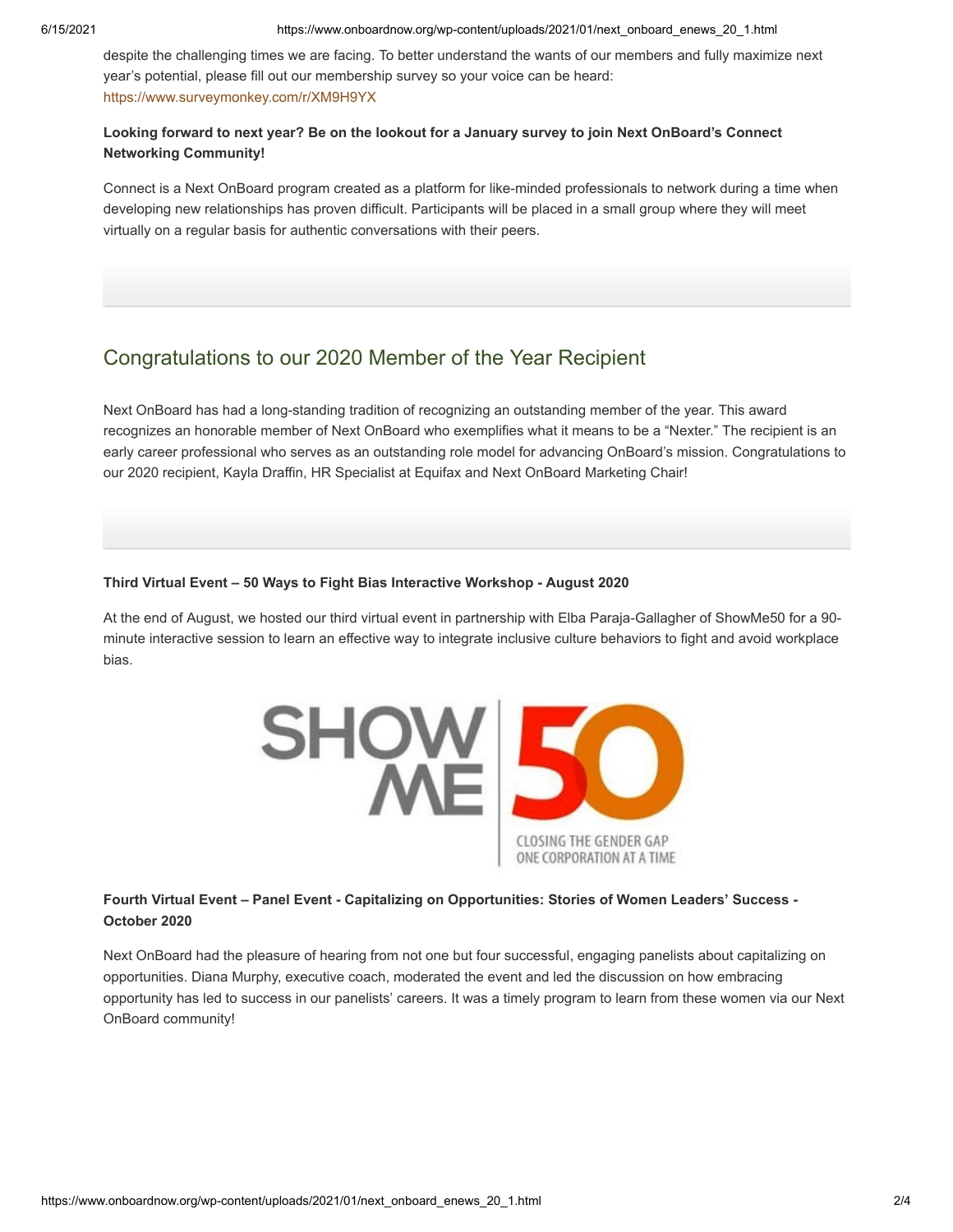6/15/2021 https://www.onboardnow.org/wp-content/uploads/2021/01/next\_onboard\_enews\_20\_1.html

# **Panelists**



#### **End of Year Celebration: Holiday Happy Hour & Interactive Event - November 2020**

Our final event of 2020 was one you didn't want to miss! Caitlin Davidson of Fit to Entertain provided a holiday mixology tutorial where guests mixed their own drink, followed by a tutorial in assembling a charcuterie grazing board. Attendees also had the opportunity to mix, mingle, and toast one another to making it through this crazy year!



### Next OnBoard's 2020 Group Mentor Program Recap

One of the most significant benefits of being a Next OnBoard member is the opportunity to join our mentorship program. We had six wonderful mentorship groups with acclaimed women leader mentors providing knowledge and career advice to over 20 mentees. Thank you again to all of our devoted mentors who supported our members this year!

- 1. Mary McCoy, Partner at McCoy Advisory LLC
- 2. Margarita Porto, Global Manufacturing Leader
- 3. Christy Parrish, Vice President, Global eCommerce Strategy, UPS
- 4. Rachel Perry, Resident Managing Director, Aon
- 5. Diana Murphy, Executive Coach at Diana Murphy Coaching LLC
- 6. Belinda Brady, Investment Professional and Founder of C View Consulting LLC